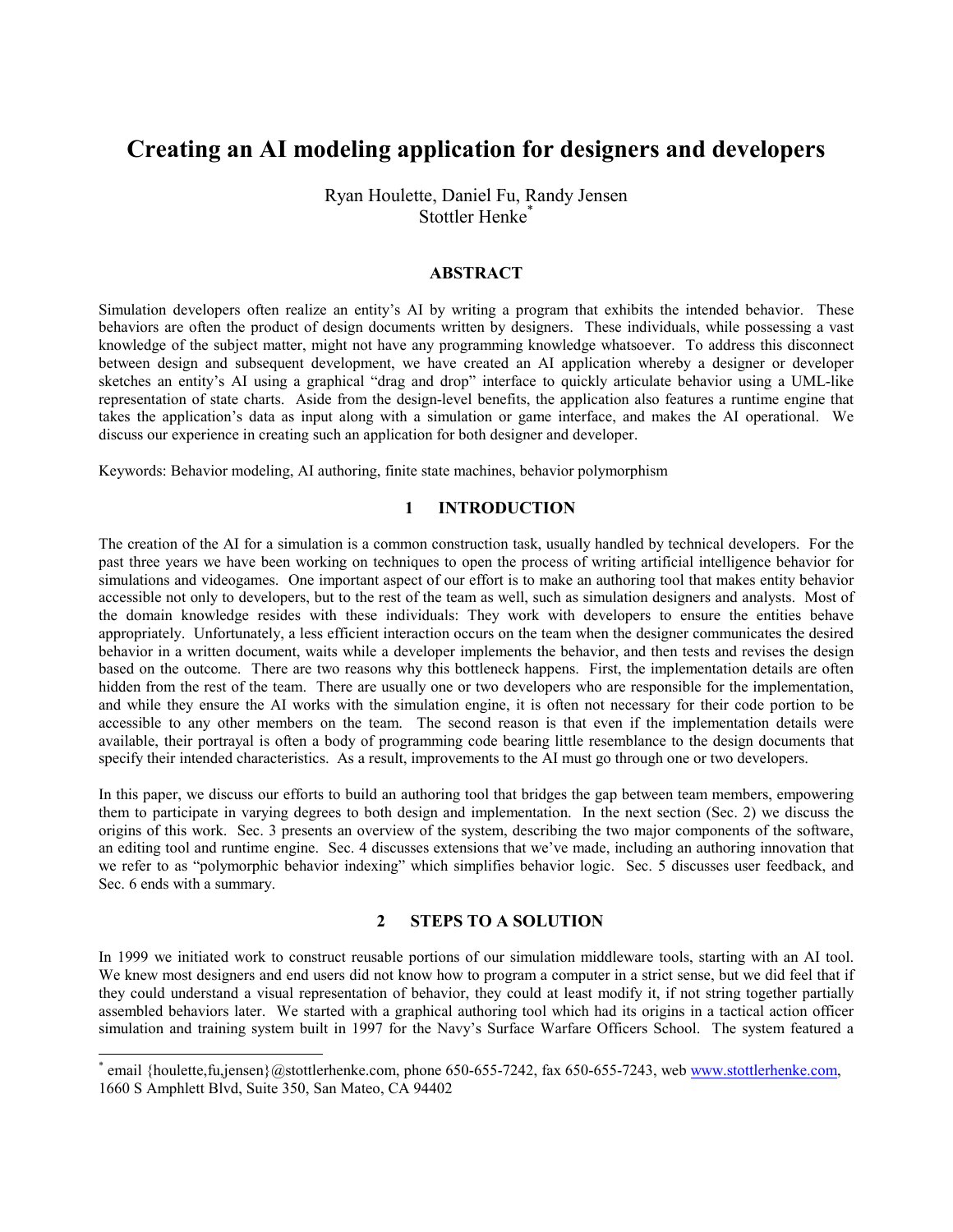suite of tools, one of which was a graphical finite state machine (FSM) editor. FSM's are a common type of language to describe behavior; indeed, almost all simulations and videogames use them in some capacity. In this case, they were used to describe entity behavior within the simulation, and to keep track of a student's situational context in order to evaluate whether doctrine was being correctly followed. FSM's have two favorable properties. First, they have the most straightforward "what you see is what you get" kind of behavior representation, oftentimes better communicated as pictures. Second, they have the positive computational properties of being simple, compact, and efficient. For these reasons we adopted FSM's as our basic computational model.

Still, for what we gained in computational efficiency, finite state machines are not computationally powerful. In 2001, we created a major extension that made the model hierarchical.<sup>1</sup> That is, an FSM's state can be an FSM itself. When writing FSM's, oftentimes a certain pattern of states and transitions will emerge. The author can decide to continually repeat the pattern across several FSM's, or to modularize the pattern as an FSM that can be invoked when needed. Had we adhered to the same FSM computational model, however, we would have seen the number of states increase exponentially according to the cross products of potential states and transitions. To reduce the number of necessary states, we used a hierarchical finite state machine (HFSM) model. This computational model is stack-based, where each time an HFSM is invoked, a reference to it is pushed onto the stack. We refer to each HFSM as a "behavior." This extension was significant in that it allowed us to approach Turing machine capability, modularize behavior, and not complicate the space and runtime efficiency.

Hierarchical behaviors have other advantages as well. By having authors break behaviors down into their logical functional components, modularity promotes reuse across the development team rather than reinvention. Once a behavior has been added to the behavior library, it is henceforth available as a ready-made building blocks for other, future behaviors. There are two important implications. First, a designer can reuse these building blocks to synthesize behavior at a more abstract level—perhaps nearing the level at which the designer would have otherwise communicated a written design. Instead, the designer can now use the behavior representation directly in an application that scales from abstract specifications of behavior down to the lowest-level behavior. The second implication is that each particular bit of functionality need only be implemented once in the library. After which sweeping modifications to entity behavior can be made by editing a single low-level behavior, effectively propagating to all higher-level behaviors that invoke it.

A number of other extensions were made, such as variables and arbitrary C-expression evaluation. We defer further discussion of extensions to Sec. 4.

#### **2.1 Testbeds**

For testbeds we chose two very different games. Our initial work started with a video game called "Half-Life." Parts of the source code were released by the game developer, Valve, to the public, allowing us to hook our interface and runtime engine to the game. The game is a first-person shooter that entails real-time action with 3-D perspective. Further, we used multiplayer versions of the game, allowing up to thirty-two people to play simultaneously. Our second testbed is "Civilization"—a popular turn-based game. This game is markedly different from Half-Life, emphasizing strategy without real-time pressures. We used an open source version of the game called "FreeCiv".

During development, we used two modifications on Half-Life, referred to as "mods." We started with one called "Team Fortress"—a mod emphasizing teamwork in "capture the flag" scenarios. We created behaviors to control entities at tactical and operational levels. For example, we created a defensive team where scouts patrolled routes and broadcasted enemy locations to the team. As threats were detected, reserves were dispatched to handle them. Depending on the outcome, more reserves were committed, or allowed to resupply themselves. One entity per team was appointed the leader who gave orders to teammates. All coordination happened through text communications within the game, thus a human player could issue commands to artificial teammates. We later generated offensive teams; e.g., a simple bounding overwatch involving two entities.

We later switched to a more realistic mod called "Counter-Strike," which features hostage, bomb, and escort situations with better weapon models. For example, counterterrorists must rescue hostages within an allotted time while terrorists strive to hold the hostages. A round ends when time runs out, all hostages have been rescued, or all members of a team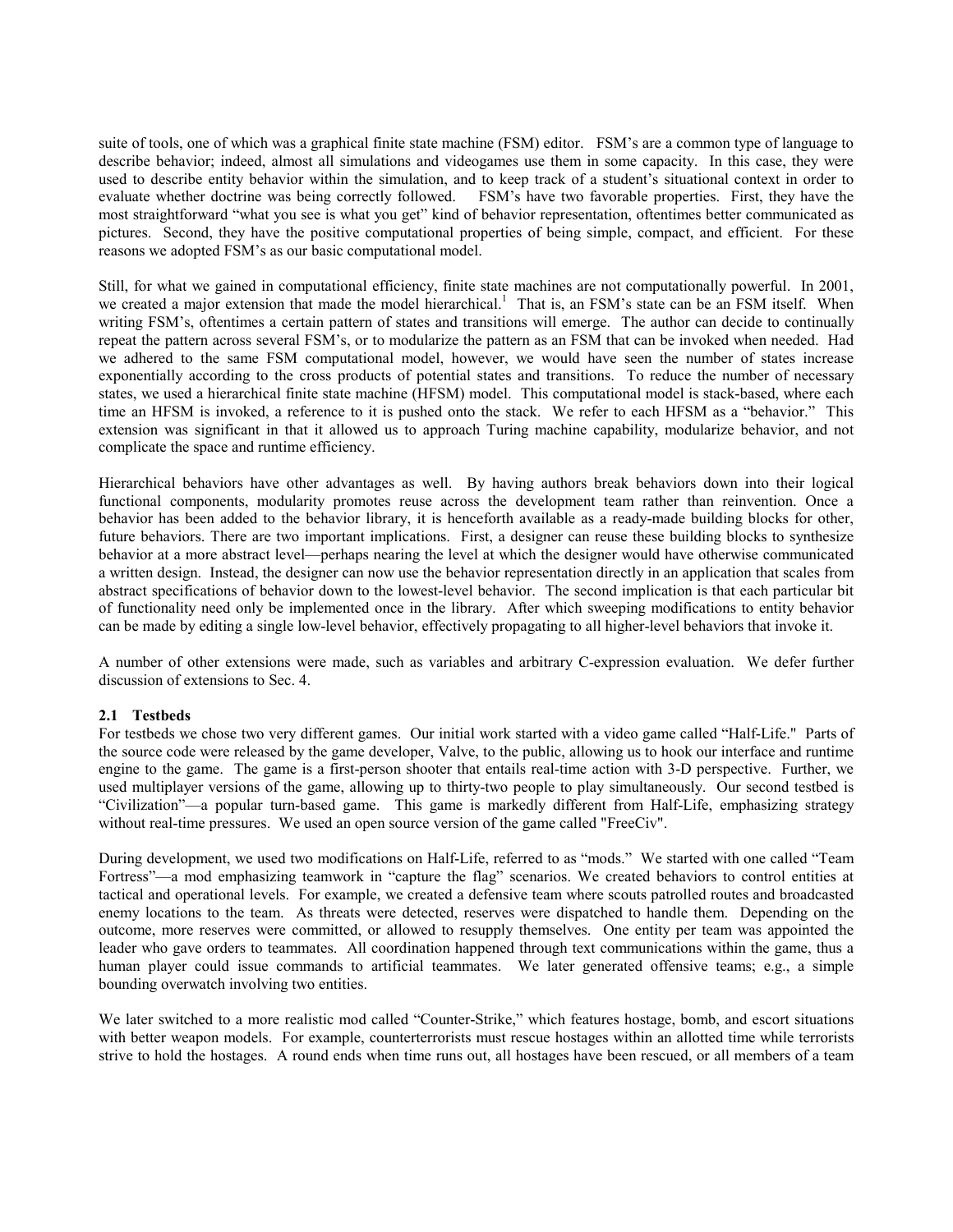are eliminated. The winning team is rewarded with resources to purchase better equipment for the next round. Because teams are rewarded, there is a much greater emphasis on teamwork.

The second testbed is "Civilization." The objective for each player is to build a civilization starting at some point in history, and either conquer all enemies, or become extremely advanced in technology. Players can decide whether to attack or ally with opponents, research newer technologies to further their economic and military capabilities, change the form of government, or determine the level of taxation.

#### **3 SYSTEM OVERVIEW**

Fig. 1 shows a system overview. There are two major components outlined: the authoring component and the runtime engine. On the left is the authoring component. First, the simulation designer or developer uses the authoring tool to declare a basic vocabulary of actions and predicates. A primitive action could be, say, to jump up, or to compute a path from one location to another. A predicate could be: Is there a threat nearby? Note that this editor only declares the capabilities of an entity for the behavior editor. When it comes time for an entity to compute a path, or to detect whether a threat is nearby, the functionality has to be realized over to the right in the interface.



#### **Figure 1: System Overview**

The behavior editor uses the action and predicate vocabulary as building blocks to construct behaviors. Each behavior consists of actions, predicates, and other behaviors. Together, the behaviors constitute the behavior library that is used by the runtime engine. The runtime component then directs entities in the simulator. It does so indirectly through communications with an interface module residing between the runtime engine and simulator. A developer writes simulator-specific computer code in this interface to make the predicates and actions do something in the simulated world.

A behavior doesn't need a computer code representation. Ultimately, it decomposes into simple actions and predicates. We've found during development that as the types of information available to entities, and their capabilities, become better known and mature, the respective predicates and actions are updated both in the editor and the interface.

#### **3.1 Behavior Editor**

The behavior editor is a standard Windows application, enabling developers to quickly construct behavior using a visual syntax. Fig. 2 shows a screen snapshot of the editor. It shows a behavior built for Counter-Strike. The left pane holds a palette of actions, predicates, and defined behaviors. Whenever the user selects a behavior, its definition appears in the right pane. Here, a behavior appears as a set of rectangles connected by directed lines with ovals. The lower pane is an output pane for behavior compilation and debugging purposes. Before discussing the screenshot further, let us first turn attention to the representation.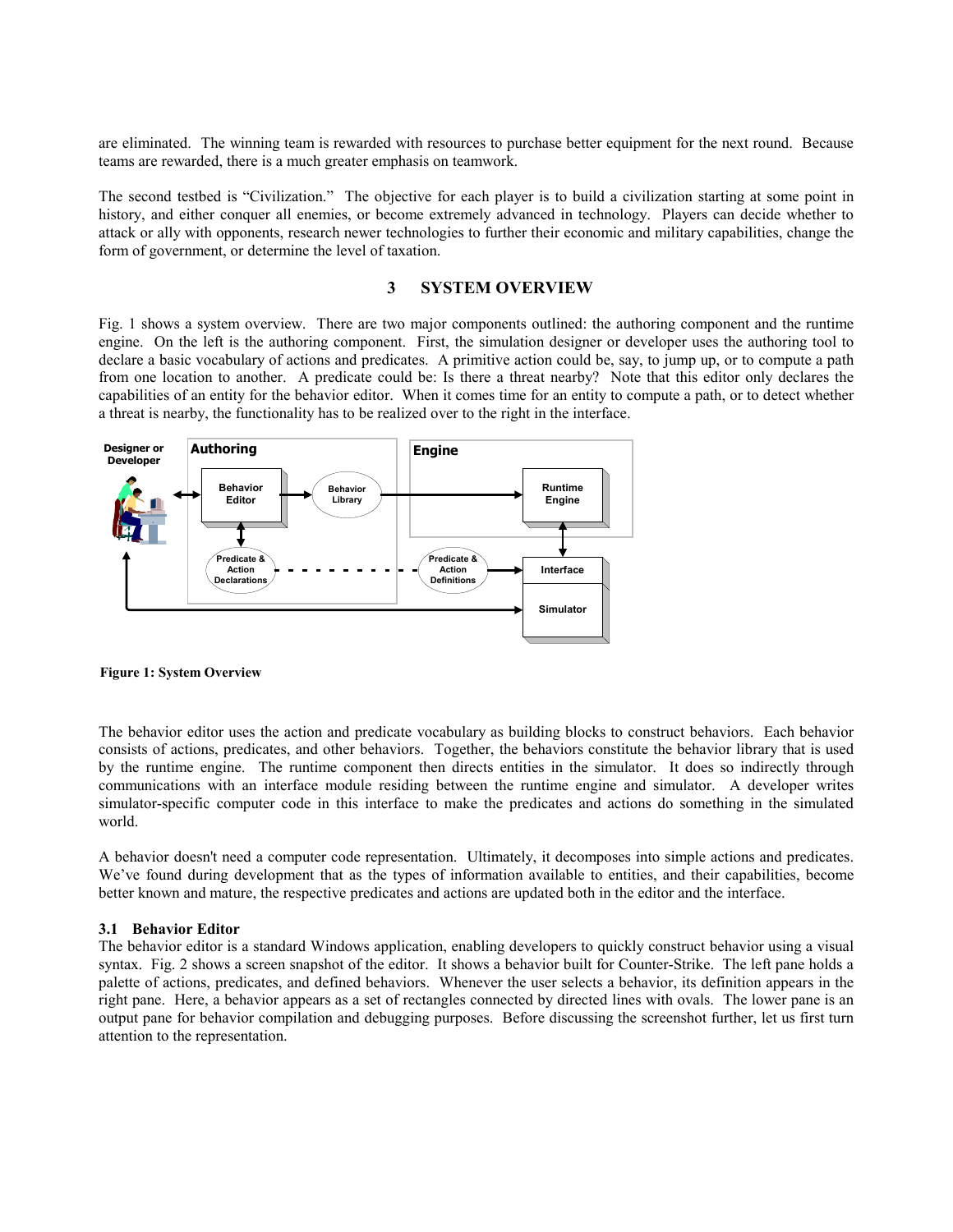

**Figure 2: Authoring tool screenshot.** 

## **3.2 Representation**

Each behavior as seen on the canvas consists of rectangles, directed connector lines, and ovals. Computationally, rectangles correspond to states in a finite state machine, while ovals correspond to conditions placed on state-to-state transitions. Within each rectangle, there is a reference to an action or behavior. References to behaviors appear as a bold outlined rectangle. Anything appearing in parentheses is a parameter. Conditions are logical formulas that evaluate to true or false. Numbers on transitions determine the order of evaluation of conditions.

Three states are of special significance when interpreting a behavior at runtime. The *current state* denotes the action or behavior currently being carried out by the entity; a behavior may have exactly one current state at a time. The *initial state* is simply the rectangle with which the behavior starts. There can be only one initial state per behavior, and it must appear with a green background. When a *final state*, marked with a red background, is reached, we consider the behavior to have finished (in FSM parlance, it has reached an accepting state).

An action appearing in a rectangle will interact with the game engine through the interface module; for example, in Counter-Strike, a human player may just press the "R" key to reload while the interface would mimic pressing the same key for the artificial entity. An action may also represent a deliberative or perceptual activity that has no direct physical effect on the game world, such as invoking a path planning algorithm. References to behaviors in rectangles are handled completely within the engine. Ultimately though, they boil down to primitive actions.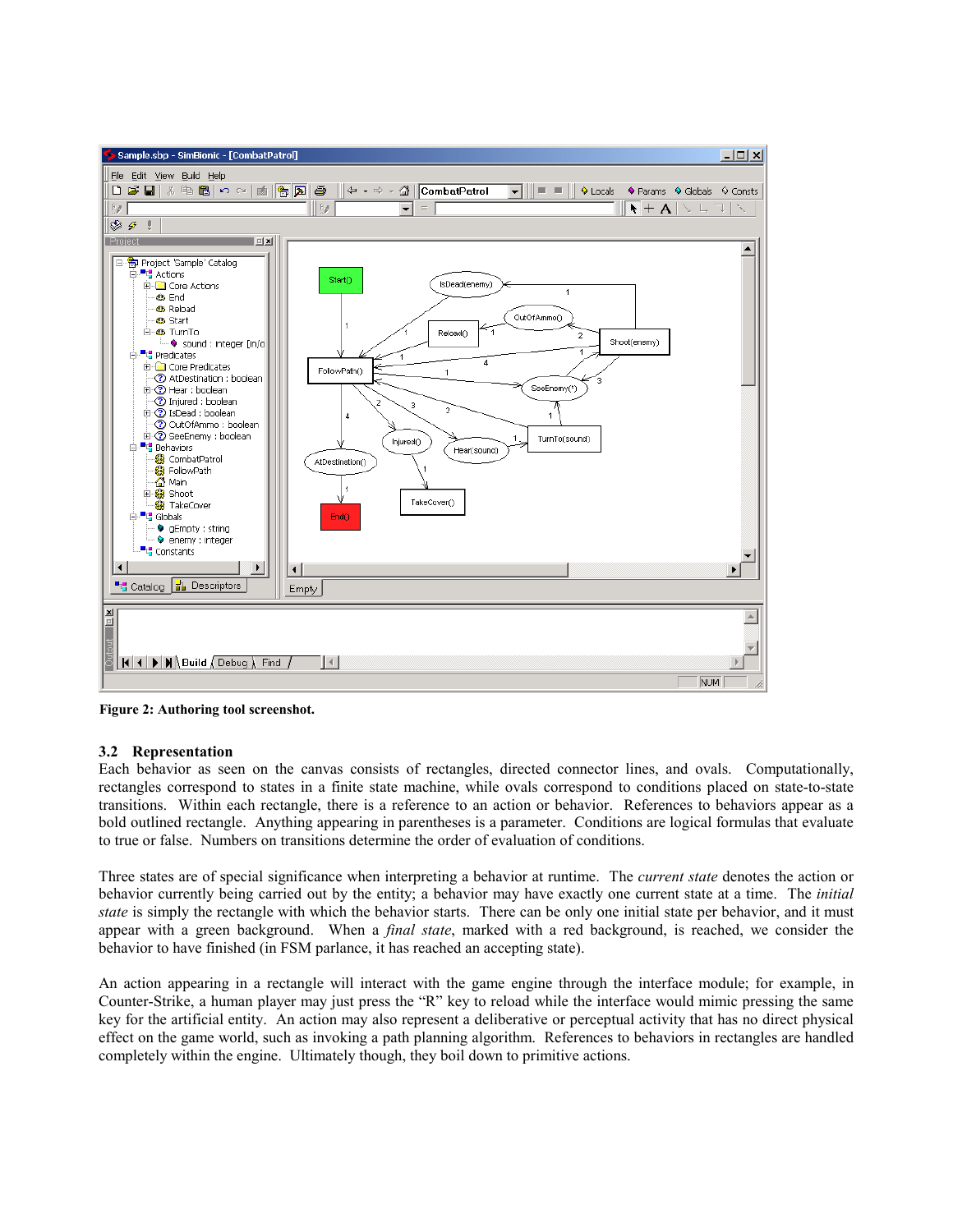The current state in a behavior changes according to transitions. A transition is a chain of one or more connectors between two states. Between connectors are conditions that, if all evaluate to true, will change the current state from the source of the line to the destination.

#### **3.3 Example**

Fig. 2 shows a sample HFSM called "CombatPatrol" containing actions, transitions, and connections. The behavior on the canvas describes a fairly simple combat patrol behavior that causes a simulated soldier to move toward a specified destination, keeping an eye out for enemy soldiers. If an enemy is seen or heard, the entity will engage; if injured, the entity will take cover.

With a very simple visual paradigm, the user can quickly assemble behaviors with varying degrees of complexity for different levels of operations. Often the author wants to define a specific ordering for the evaluation of different conditions, and this is the motivation for the simple visual specification of numbers for evaluation ordering. The behavior in this example contains simple primitive actions like "TurnTo(sound)", as well as references to other behaviors defined elsewhere, such as "TakeCover."

The "TakeCover" sub-behavior is non-trivial in itself because it figures out the source of the threat which just caused an injury to the current entity, and performs a scan of its surroundings in order to find useful cover. These are independent activities that lend themselves well to abstraction, so that they can be used elsewhere (and by other development team members) as components of other behaviors. By doing so, the combat behavior can use the abstracted "TakeCover" subbehavior, resulting in a simpler visual representation which is easier to understand.

# **4 EXTENDED FUNCTIONALITY**

We've made a number of improvements to the basic HFSM model. There are three major augmentations: variables, interrupt transitions, and polymorphic indexing.

#### **4.1 Variables**

Variables are used for storage of data. There are two types of variables: global and local. Global variables can be used by any HFSM and typically carry information about the entity that's invoking the top-level HFSM. Local variables are used in one single HFSM and are not visible to other HFSM's unless passed as input. Because variables can be assigned the results of arbitrary expressions, our computational model has the power of a Turing machine.

#### **4.2 Interrupt Transitions**

Interrupt transitions temporarily push a special HFSM onto the stack which will then take precedence over HFSM's below it. Frequently there are instances where the entity will need to do some actions not associated with its primary task. For example, a Counter-Strike entity needs to notify its teammates of its location every ten seconds. This need exists no matter what its current task—be it combat, navigation, or support. However, sending a message to teammates shouldn't derail the current task by forcing a high-level transition to a broadcasting behavior. A better solution is to create an interrupt transition that will temporarily divert the flow of control towards an essential behavior. When that behavior is finished, the flow reverts back.

#### **4.3 Polymorphic Indexing**

The last major extension we made was polymorphism, an object-oriented programming term which means that a single object can be interpreted differently depending on the situation at hand. This translates into a single behavior having more than one definition. Which definition is actually invoked depends on the entity characteristics. For example, supposed we wanted to create a behavior to attack an opposing force. One simulation entity might be dismounted, while the other one is armored. We could define two behaviors "AttackDismounted" and "AttackArmored". After some use we may wish to create several more versions of an attacking behavior depending on the variety of simulation entities.

While behaviors do provide modular building blocks upon which we can construct behavior, their long-term use eventually introduces a proliferation of similar behaviors, usually with very minor changes introduced for new types of entities. Because of the references made in a behavior to other behaviors as part of a "behavior hierarchy," these minor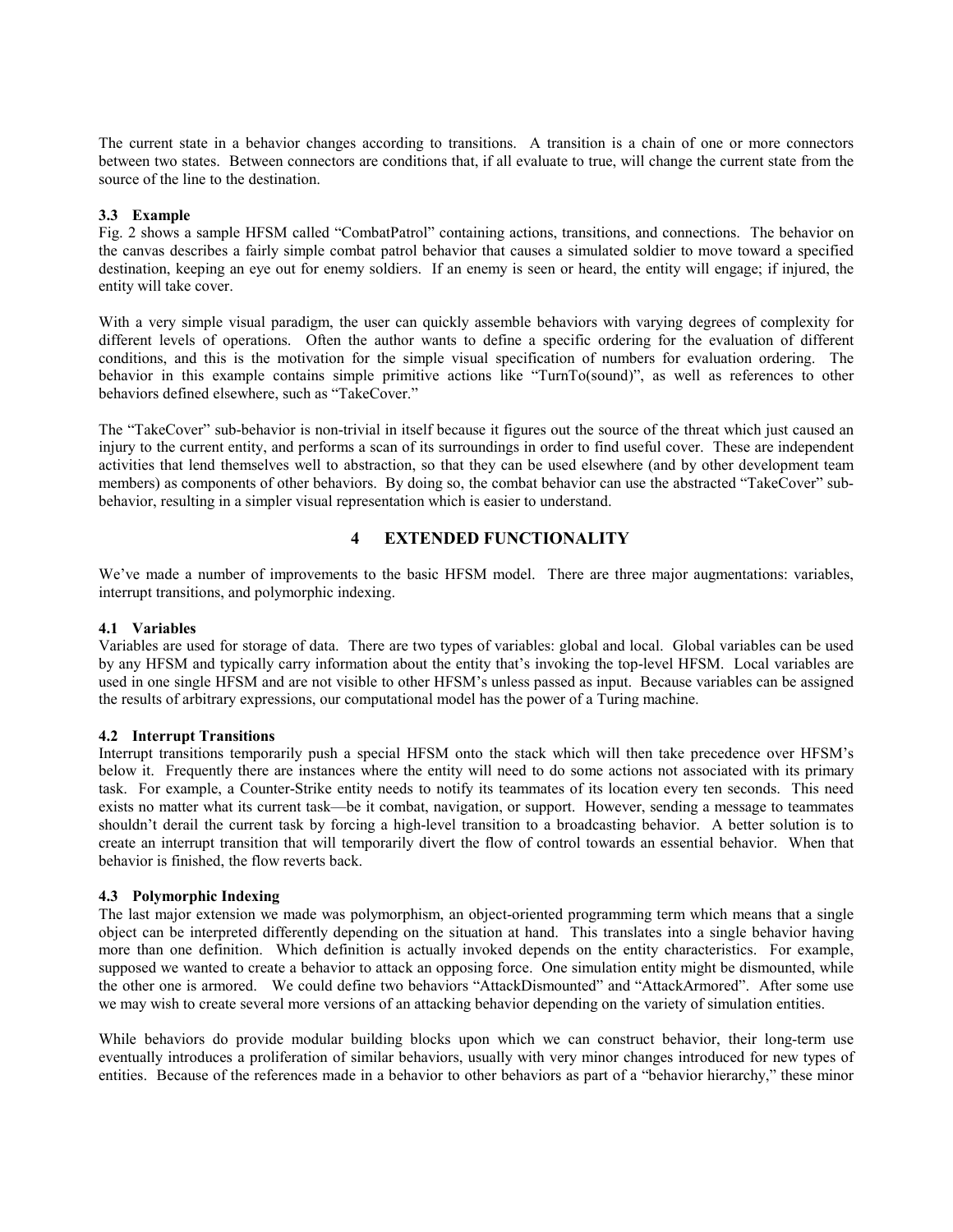changes introduced at an abstract level often entail propagating changes to successively lower-level behaviors. For example, a user may decide to model the morale and fatigue of a friendly force and have those attributes affect behavior. Thus, when the force is in conflict with opposing forces, the "AttackArmored" behavior would then dispatch a specialized version of a behavior based on, say, low morale and high fatigue. The invoked behavior, then, would be named "AttackArmored LowMorale HighFatigue." Likely, the lower-level behaviors will also need specialized versions as well. The unfortunate result is a bigger behavior library with no particular way for the user to simplify it through refactoring.

To cut the growth of the behavior library while at the same time maintaining specialized behavior, we created a polymorphic extension so that a single "CombatPatrol" behavior could entertain multiple versions. Exactly which version gets invoked depends on a set of hierarchical entity descriptors defined by the author. In this case, "Morale" and "Fatigue" descriptors are introduced, each with leaf values shown in two trees in Fig. 3.



**Figure 3: Hierarchical entity descriptors for polymorphic indexing.** 

A user specializes, or indexes, a behavior by associating it with exactly one node per tree. Here, there are six obvious combinations involving low/high and low/medium/high for each of the two descriptors, but in addition, inner nodes such as the roots may be selected, resulting in twelve possible specializations.

Each entity possesses a set of descriptors as well. In the case of the friendly force, that entity has "low" morale and "high" fatigue. Behavior selection for an entity proceeds by always picking the most specific version according to the degree of match between the entity and behavior indexes. If there is a behavior version of "CombatPatrol" indexed with low morale and high fatigue, then that version will be selected for the force.

Although, here, twelve behavior versions may be defined, in practice there are far fewer. The descriptor tree affords the ability to selectively customize behavior through the structured tree hierarchies. If a user wants only to define one version of a behavior, it would be indexed using the two roots. The friendly force uses this version of the behavior because a more specific version cannot be found. If the user wants to define a special case concerned only when morale is low, then he indexes the behavior by picking "low" from the first tree, and the root for the second. The friendly force would then use this version instead.

Note that these trees may be of arbitrary height and mirror the familiar notion of "multiple class inheritance" in objectoriented programming. Indexing behavior under this scheme allows us to condense the behavior library while at the same time freeing us to selectively specialize behavior.

Entities may change their indexes at any time. This change affects behavior selection from that point on, but does not require existing behaviors on the stack to be popped. For example, a friendly force that switches its morale from low to high and its fatigue from high to medium we would expect to exhibit different behavior with perhaps different adjudication results. Fig. 4 shows a sample specialization of the "CombatPatrol" behavior for this example. See the two selectable tabs below the canvas which indicate which descriptors on the left are its indexes.

By constructing behaviors using polymorphic indexing, users can easily change entity indexes to effect consistent behavior. If an operator wanted to "turn up the aggression" in a simulation, only a simple change in indexes is required.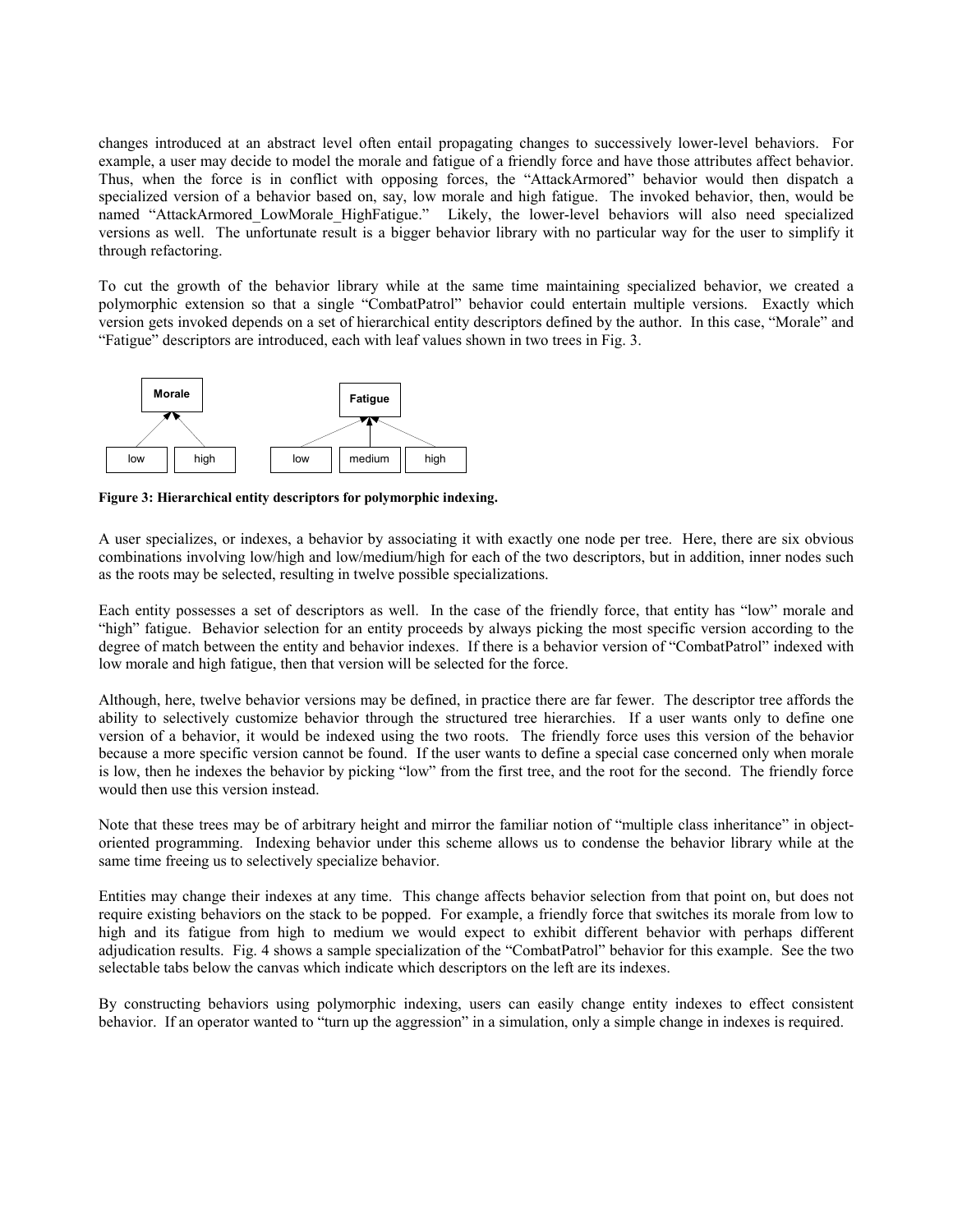

**Figure 4: Authoring tool screenshot showing descriptor hierarchy. Tabs below the canvas show specialized indexes.** 

#### **5 USER FEEDBACK**

This approach has been validated with usability studies we have conducted in previous work. In a project conducted for the Navy<sup>2</sup>, we adapted the technology to provide Navy instructors with a tool for creating intelligent agent based behaviors for use in a simulation trainer. Subject matter experts used the visual behavior definition environment provided by the tool to specify software agents to control enemy platforms as well as simulated team members within the simulation. A usability study was conducted with the end users, who reported quick authoring times and overall satisfaction as a result of the ability to author and modify simulation behaviors without relying on programmers. Another common response was that without this option, they simply could not have devoted the time to learn to use a more complex tool, and would therefore have been forced to rely on a collaborative implementation process with programmers.

#### **6 SUMMARY**

This paper has described an AI middleware tool that can be used by the entire simulation development team, including analysts and designers. Because of the hierarchical visual behavior representation, much of the implementation detail need not be seen in order to create new behavior. The computational model, while at its core a very simple mechanism, was augmented in ways to make it as powerful as a Turing machine.